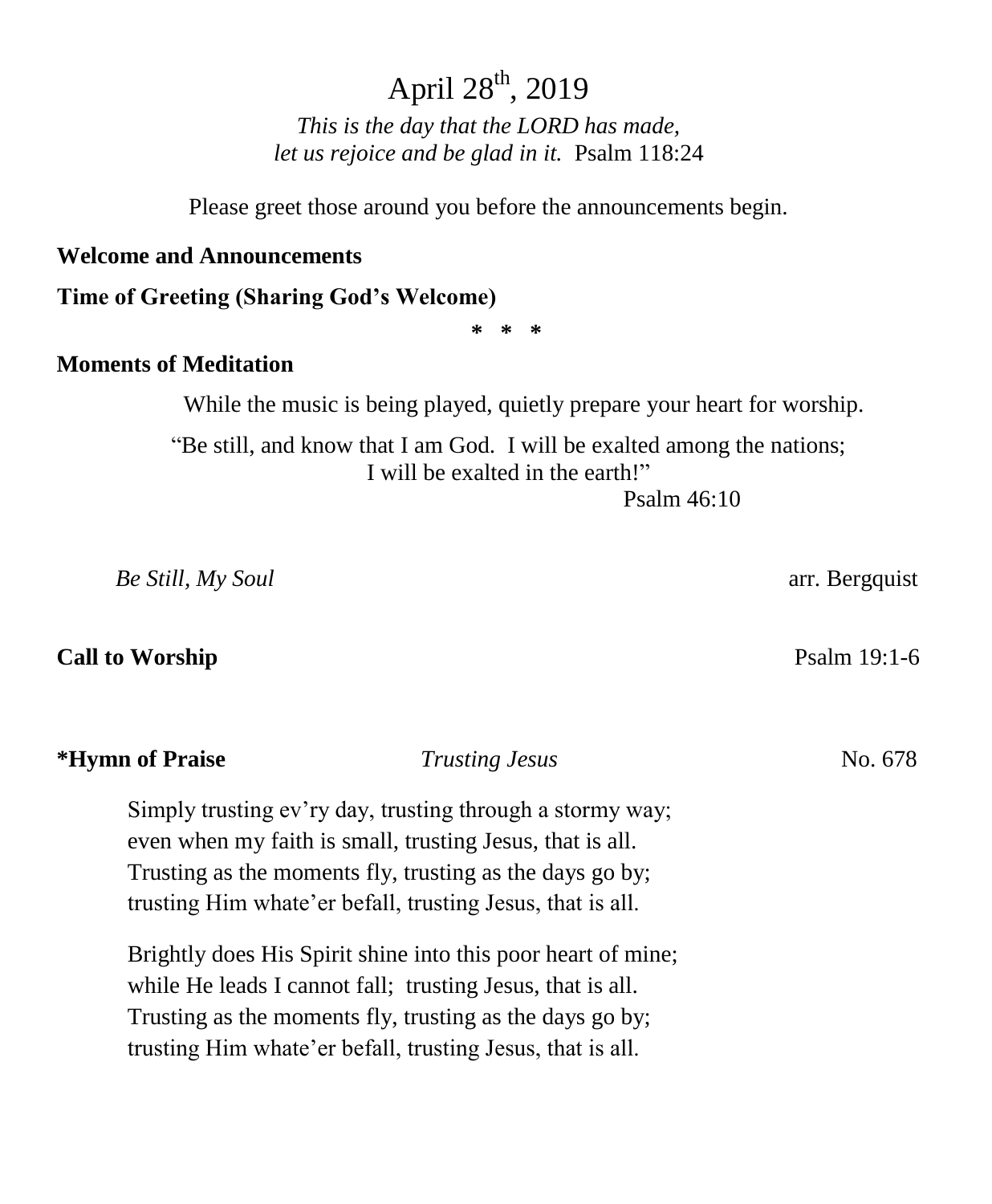Singing if my way is clear, praying if the path be drear; if in danger, for Him call; trusting Jesus, that is all. Trusting as the moments fly, trusting as the days go by; trusting Him whate'er befall, trusting Jesus, that is all.

Trusting Him while life shall last, trusting Him till earth be past; till within the jasper wall, trusting Jesus, that is all. Trusting as the moments fly, trusting as the days go by; trusting Him whate'er befall, trusting Jesus, that is all.

# **\*Prayer of Invocation**

**Scripture Reading** John 1:1-3; Romans 11:33-36; Colossians 1:15-20; Hebrews 1:1-4 Pew Bible Page 1645; Page 1763; Page 1832; Page 1862

### **Prayer of Confession**

#### **Congregation on bold print**

Have mercy on us, O God, according to Your steadfast love; according to Your abundant mercy blot out our transgressions.

# **Wash us thoroughly from our iniquity, and cleanse us from our sin! For we know our transgressions, and our sin is ever before us.**

Against You, You only, have we sinned and done what is evil in Your sight, so that You may be justified in Your words and blameless in Your judgment.

#### **Hide Your face from our sins, and blot out all our iniquities.**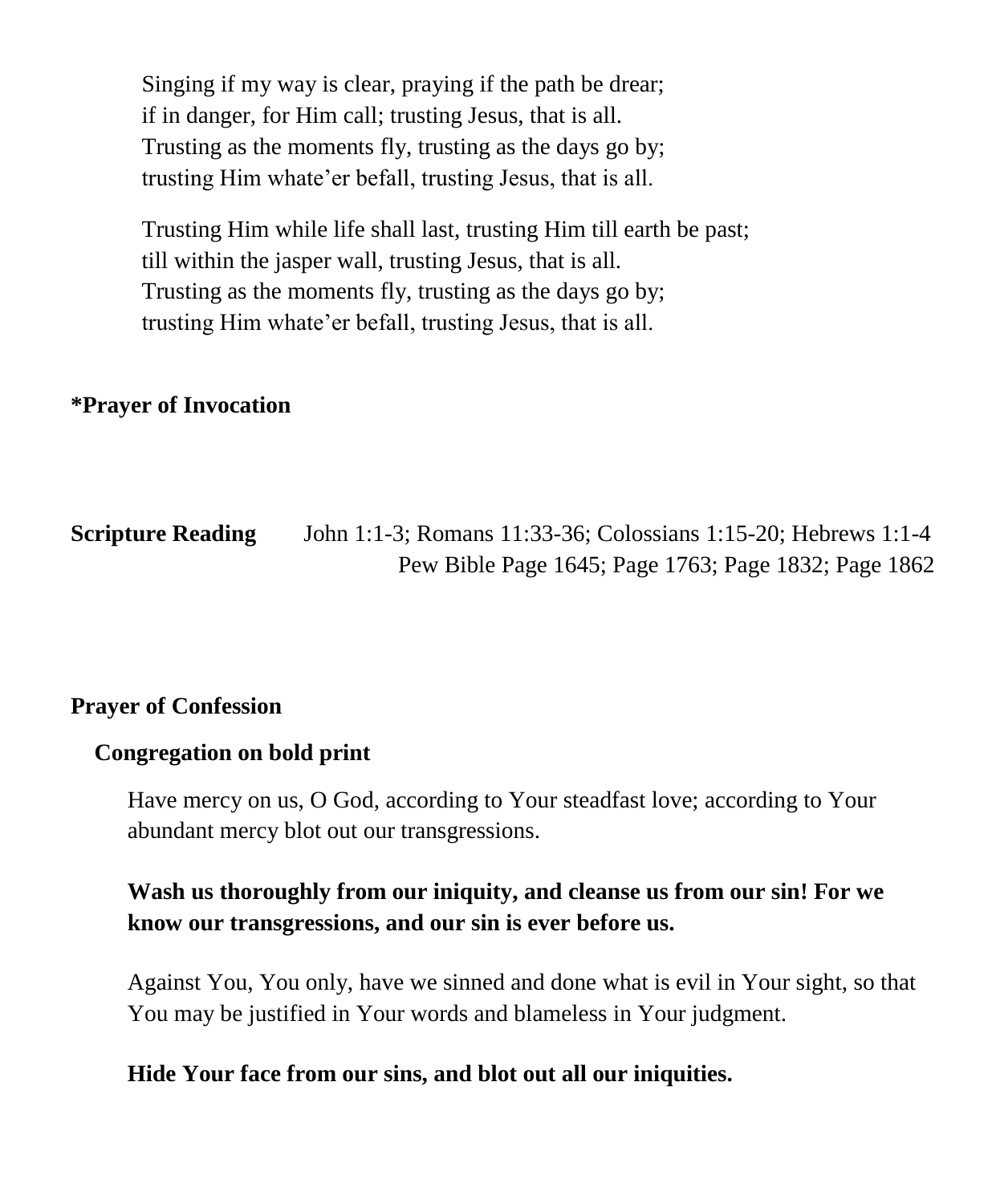Create in us a clean heart, O God, and renew a right spirit within us.

### **Cast us not away from Your presence, and take not Your Holy Spirit from us.**

Restore to us the joy of Your salvation, and uphold us with a willing spirit.

### **For You will not delight in sacrifice, or we would give it;**

You will not be pleased with a burnt offering.

### **Our sacrifice, O God, is a broken spirit;**

A broken and contrite heart, O God, You will not despise.

#### **In the name of the Crucified and Risen Lord. Amen.**

*-from Psalm 51:1-4; 9-12; 16-17 (ESV)*

# **Assurance of Pardoning Grace** Psalm 16:5-11

**<sup>3</sup>** When I kept silent, my bones wasted away through my groaning all day long. **<sup>4</sup>**For day and night your hand was heavy upon me; my strength was sapped as in the heat of summer. **<sup>5</sup>**Then I acknowledged my sin to you and did not cover up my iniquity. I said, "I will confess my transgressions to the Lord" and you forgave the guilt of my sin.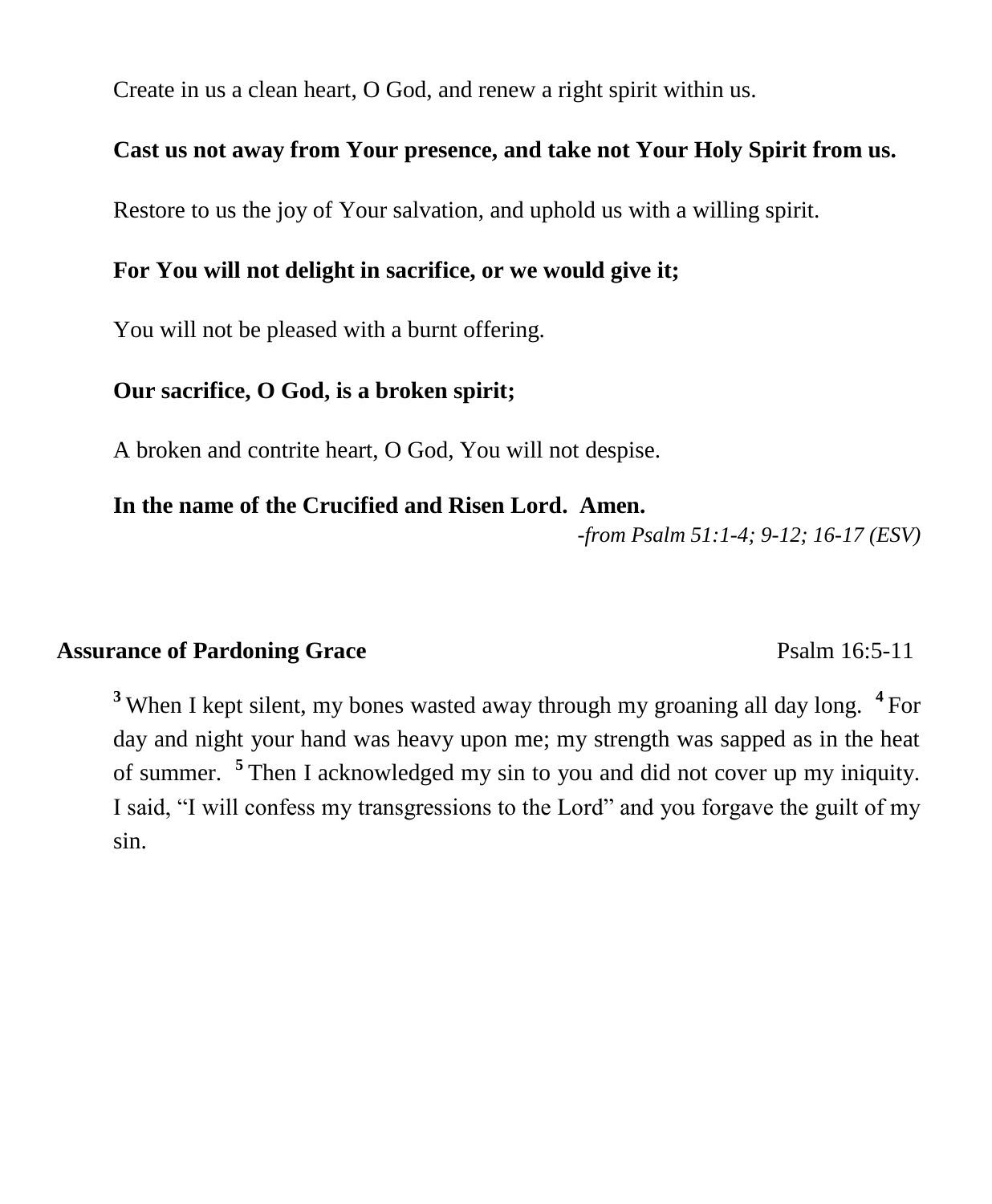**\*Chorus of Thanksgiving** *All I Have is Christ*



Words and Music: Jordan Kauflin; ©2008 Sovereign Grace Praise; All rights reserved. Reprinted with permission under CCLI #376630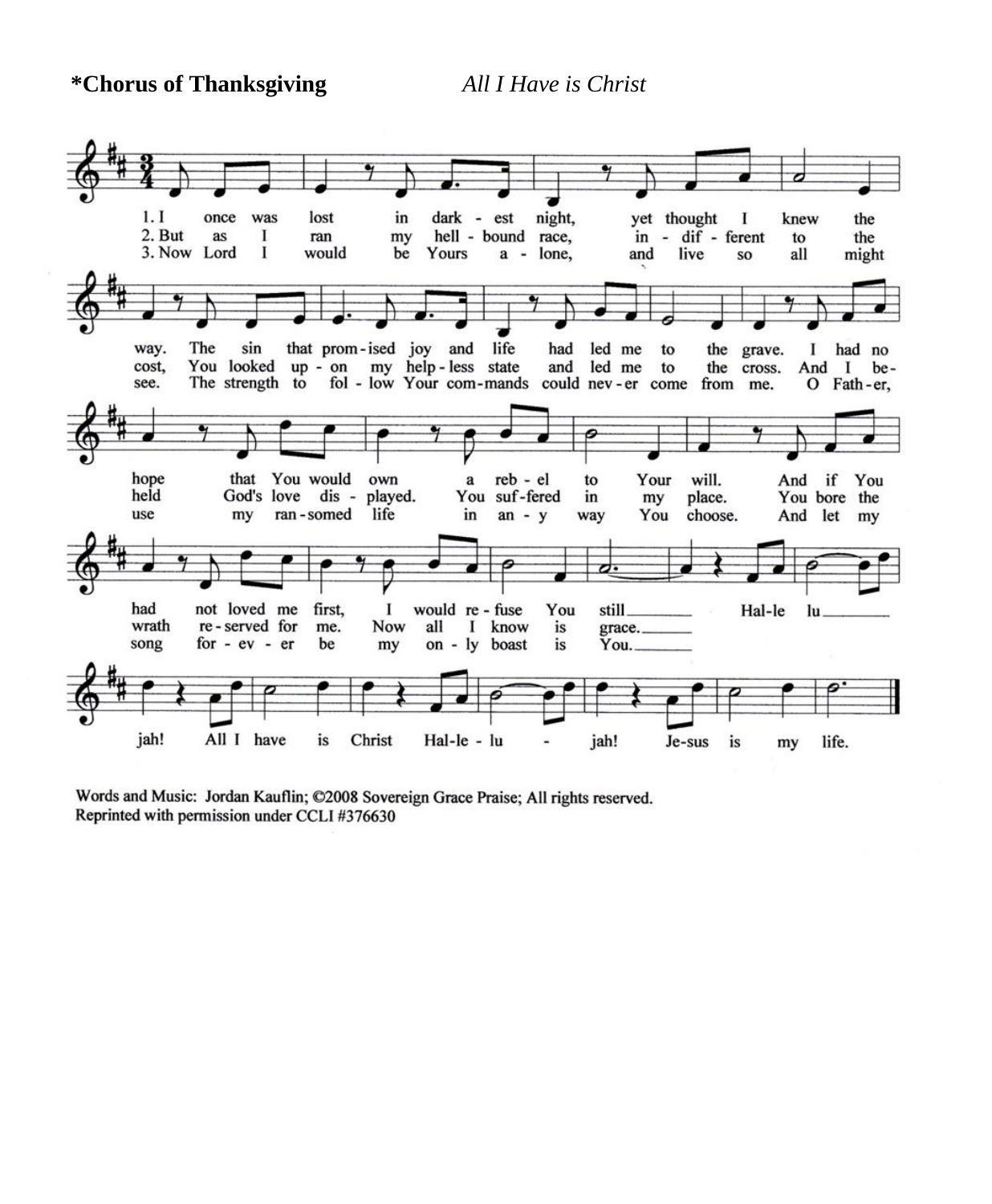# **New City Catechism Question # 34**

# **Since we are redeemed by grace alone, through Christ alone, must we still do good works and obey God's Word?**

Yes, because Christ, having redeemed us by his blood, also renews us by his Spirit; so that our lives may show love and gratitude to God; so that we may be assured of our faith by the fruits; and so that by our godly behavior others may be won to Christ.

# **Prayer of Intercession**

| <b>Tithes and Offering</b><br>You Are My All in All              |  |
|------------------------------------------------------------------|--|
| You are my strength when I am weak.                              |  |
| You are the treasure that I seek. You are my all in all.         |  |
| Seeking You as a precious jewel; Lord, to give up I'd be a fool, |  |
| You are my all in all.                                           |  |

|  | *Hymn of Preparation | He Leadeth Me, O Blessed Thought | No. 600 |
|--|----------------------|----------------------------------|---------|
|--|----------------------|----------------------------------|---------|

He leadeth me: O blessed thought! O words with heav'nly comfort fraught! Whate'er I do, where'er I be, still 'tis God's hand that leadeth me.

### REFRAIN:

He leadeth me, He leadeth me; by His own hand He leadeth me: His faithful foll'wer I would be, for by His hand He leadeth me.

Sometimes 'mid scenes of deepest gloom, sometimes where Eden's bowers bloom, by waters calm o'er troubled sea, still 'tis His hand that leadeth me. REFRAIN

Lord, I would clasp Thy hand in mine, nor ever murmur nor repine; content, whatever lot I see, since 'tis my God that leadeth me. REFRAIN

And when my task on earth is done, when, by Thy grace, the vict'ry's won, e'en death's cold wave I will not flee, since God through Jordan leadeth me. REFRAIN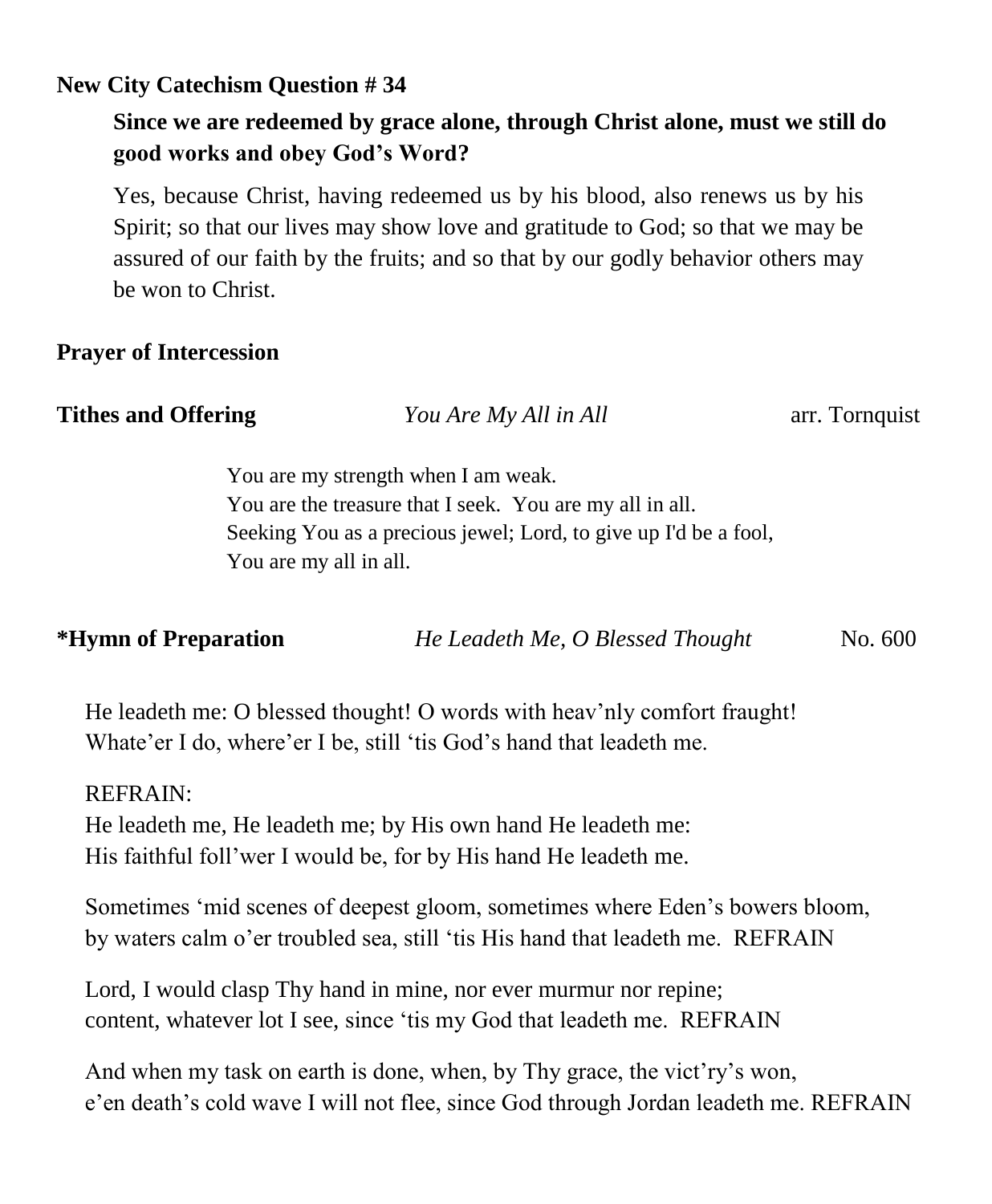#### **Sermon** The Cosmic Hallelu-Jah Chorus Psalm 148

Pew Bible Page 982

#### **\*Hymn of Response** *Hallelu-Jah, Praise Jehovah* No. 110

Hallelujah, praise Jehovah, from the heavens praise His Name; Praise Jehovah in the highest, all His angels, praise proclaim. All His hosts, together praise Him, sun and moon and stars on high; Praise Him, O ye heavens of heavens, and ye floods above the sky. Let them praises give Jehovah, for His Name alone is high. And His glory is exalted, (3x) Far above the earth and sky.

Let them praises give Jehovah, they were made at His command; Them forever He established, His decree shall ever stand. From the earth, O praise Jehovah, all ye seas, ye monsters all; Fire and hail and snow and vapors, stormy winds that hear His call. Let them praises give Jehovah, for His Name alone is high. And His glory is exalted, (3x) Far above the earth and sky.

All ye fruitful trees and cedars, all ye hills and mountains high. Creeping things and beasts and cattle, birds that in the heavens fly. Kings of earth, and all ye people, princes great, earth's judges all; Praise His Name, young men and maidens, aged men and children small. Let them praises give Jehovah, for His Name alone is high. And His glory is exalted, (3x) Far above the earth and sky.

Praise His Name with praise unending, for His Name alone is great; Over heaven and earth exalted, reigns the Lord in kingly state. He has greatly blessed His people, therefore, all ye saints, give praise; Chosen of the Lord and precious, thankful hallelujahs raise. Let them praises give Jehovah, for His Name alone is high. And His glory is exalted, (3x) Far above the earth and sky.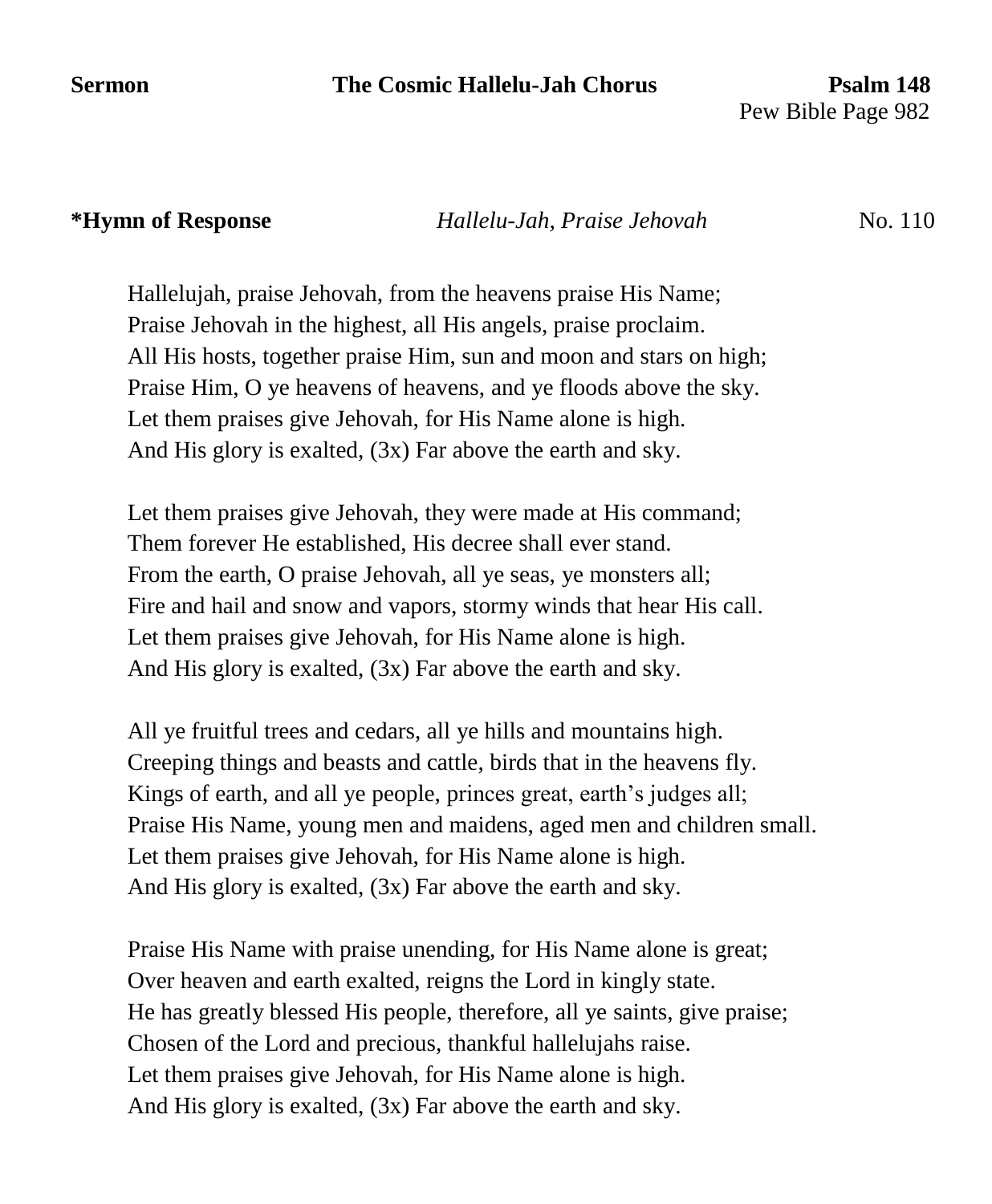| <i>*</i> Benediction                                                                     |                                                                |                                       |
|------------------------------------------------------------------------------------------|----------------------------------------------------------------|---------------------------------------|
| <i>*Gloria Patri</i>                                                                     |                                                                | No. 735                               |
| as it was in the beginning, is now, and ever shall be,<br>world without end. Amen, amen. | Glory be to the Father, and to the Son, and to the Holy Ghost; |                                       |
| <i>*Postlude</i>                                                                         | Glory to His Name                                              | arr. Torrans                          |
| * Congregation: Please stand as able.                                                    |                                                                |                                       |
|                                                                                          | * * * * * * * *                                                |                                       |
| <b>Piano</b><br><b>Scripture, New City Catechism &amp; Intercessory Prayer</b>           |                                                                | Denise O'Neal<br>Nelson Schoon, Elder |
|                                                                                          | <b>Weekly Calendar</b>                                         |                                       |

| <b>DATE</b>     | TIME              | <b>EVENT</b>                        |
|-----------------|-------------------|-------------------------------------|
| <b>SUN 4/28</b> | $9:15 \text{ AM}$ | <b>Sunday School</b>                |
|                 | 10:30 AM          | <b>Worship Service</b>              |
|                 | $6:00 \text{ PM}$ | <b>Stoltzfus Care Group</b>         |
| <b>WED 5/01</b> | $9:30 \text{ AM}$ | Ladies' Bible Study                 |
|                 | 11:00 AM          | Ladies' Bible Study                 |
| <b>SUN 5/05</b> | $9:15 \text{ AM}$ | <b>Sunday School</b>                |
|                 | 10:30 AM          | Worship Service & The Lord's Supper |
|                 | 12:30 PM          | <b>Session Meeting</b>              |

# **Important Upcoming Events**

| <b>SAT 5/11</b> | $2:00$ PM | O'Neal Piano Recital in our church |  |
|-----------------|-----------|------------------------------------|--|
|                 |           |                                    |  |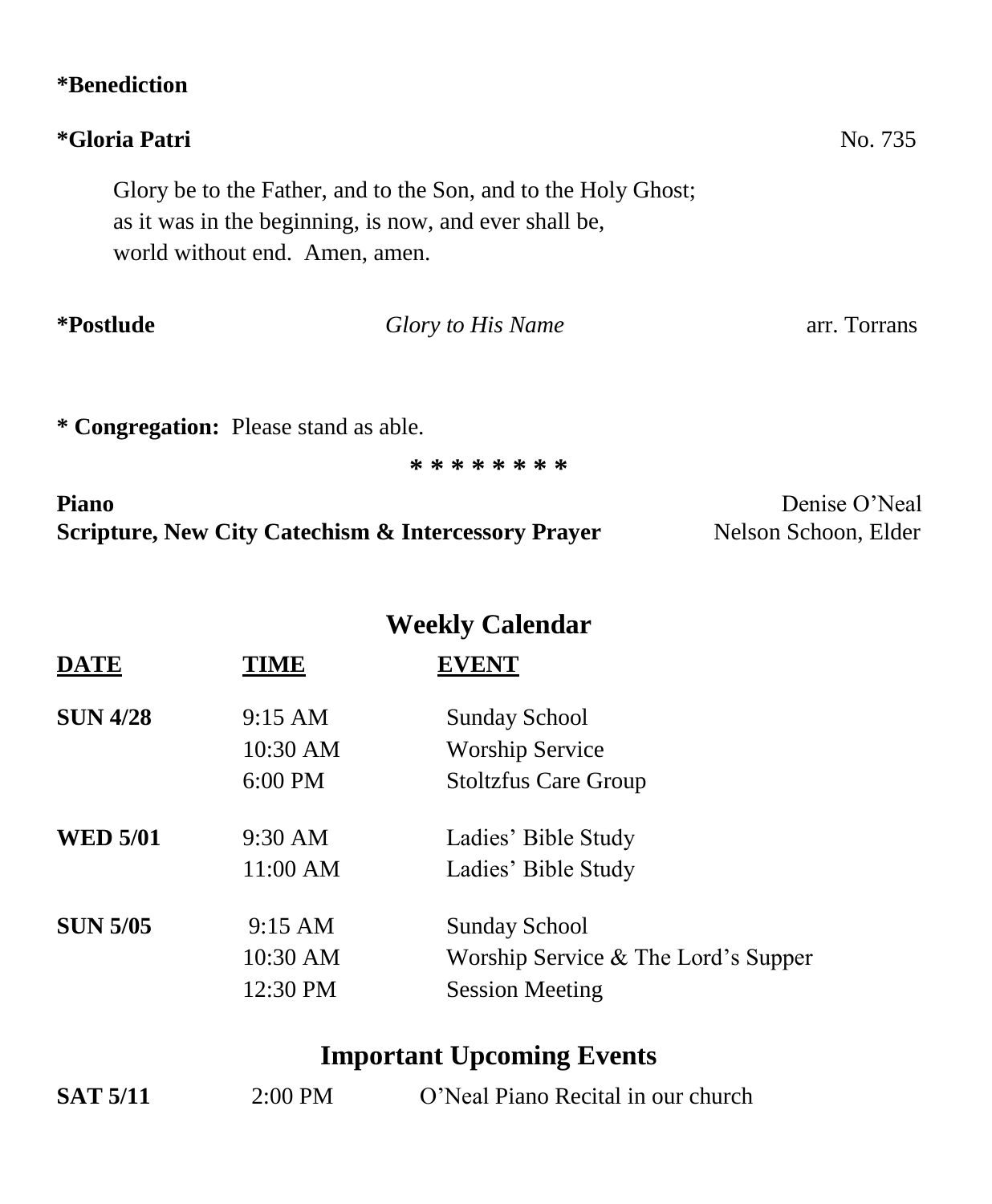# **Serving the Lord**

|                     | 4/28        | 5/5                 | 5/12        |
|---------------------|-------------|---------------------|-------------|
| S.S. Nursery        | J. Marshall | B. Schoon           | R. Kern     |
|                     | C. Tuitman, | Y. Lindborg,        | S. DeGroot, |
| <b>AM Nursery</b>   | Alanna T.   | Krystal T.          | Aaron L.    |
| Greeters            | Lanenga     | Hale/Grass          | Stechly     |
| <b>Bring Treats</b> | Lash        | O'Neal              | J. Rogers   |
| Server & Clean-Up   | Lash        | O'Neal              | Lindborg    |
| Audio               | J. Martin   | <b>B.</b> Armstrong | B. Schoon   |
| Elder of the Week   | Schoon      | Stoltzfus           | Lindborg    |

# **Announcements**

 **Guest Pastor:** This morning we welcome Rev. Ken Anema from Divine Hope Reformed Bible Seminary. Rev. Anema joined the Divine Hope faculty as Professor Old Testament and Hebrew in the fall of 2013. He graduated from Dordt College in 1988 and completed his seminary training at Mid-America Reformed Seminary in 1991. Prior to joining the faculty, Rev. Anema served as pastor at the Messiah's Independent Reformed Church in Holland, Michigan, for 20 years. May the Lord bless our time together as we worship Him. Next week Rev. Walter Lorenz will be with us and the Lord's Supper will be served.